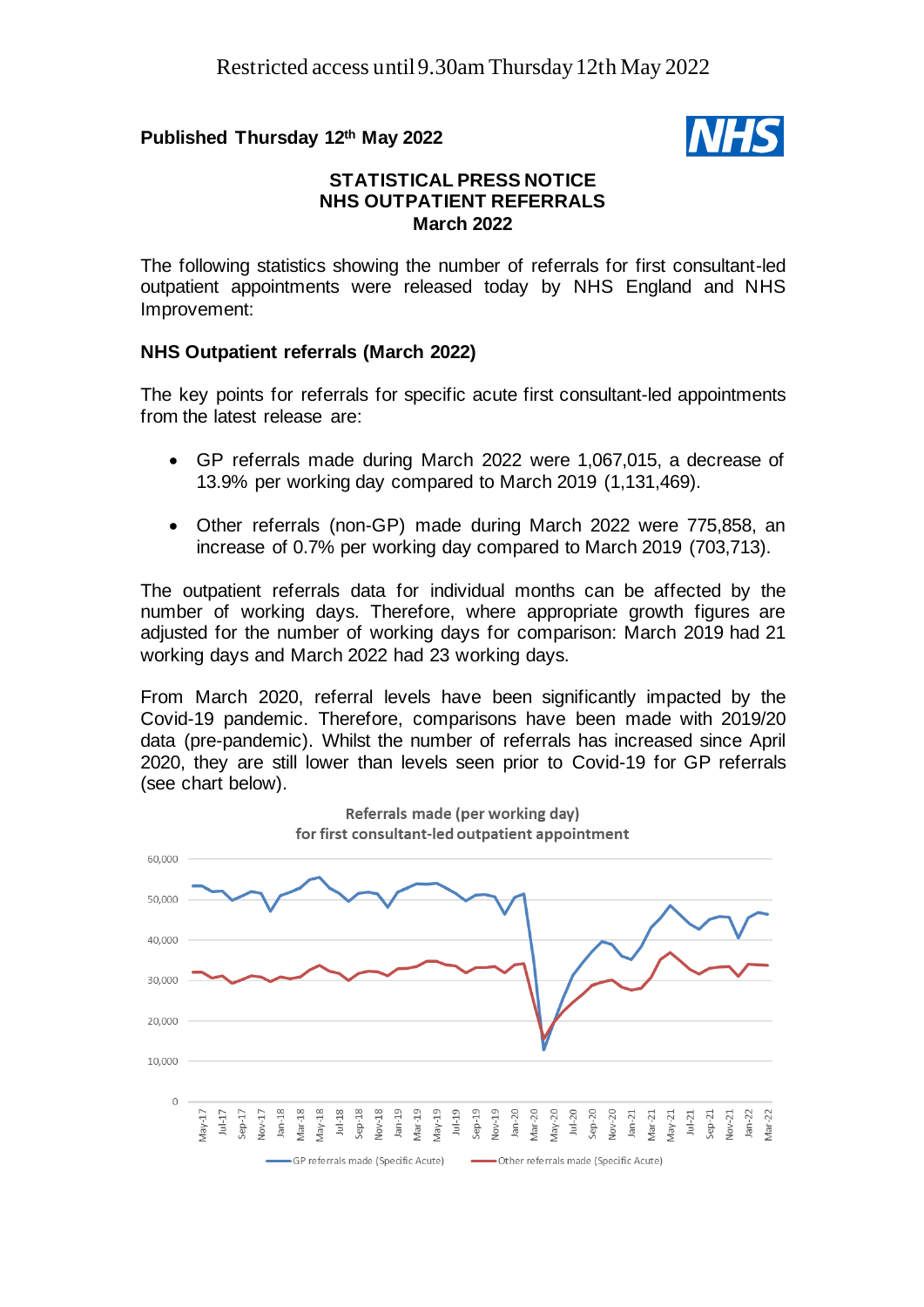# Restricted access until9.30am Thursday 12th May 2022

*Full tables showing data for England and individual organisations are available at the link below:*

*[https://www.england.nhs.uk/statistics/statistical-work-areas/outpatient](https://www.england.nhs.uk/statistics/statistical-work-areas/outpatient-referrals/)[referrals/](https://www.england.nhs.uk/statistics/statistical-work-areas/outpatient-referrals/)*

## **Data Quality**

All NHS providers submitted data this month.

No providers submitted an estimated return this month.

## **Statistical notes**

The data represents a count of outpatient referrals made in a given month.

A consultation took place to seek feedback from users regarding proposals to terminate the Quarterly Activity Return (QAR), and significantly reduce the scope of the Monthly Activity Return (MAR). The rationale was that much of the information could be similarly derived from patient-level data sets, thereby reducing the NHS data collection burden. Responses to the consultation were reviewed and a decision made to retire QAR following the publication of Q4 2019/20 and reduce the scope of MAR to collect referrals information only following the publication of May 2020 data. The consultation and outcome document with further details can be found [here.](https://www.engage.england.nhs.uk/survey/monthly-and-quarterly-statistics-return/)

From June 2020 data, the Monthly Referrals Return (MRR) replaced MAR and QAR. Click the link [here](https://www.england.nhs.uk/statistics/statistical-work-areas/outpatient-referrals/) to visit the MRR webpage. The MRR is a streamlined version of MAR and QAR focusing on referral elements only. New guidance for Monthly Referral Return was published on the MRR webpage to reflect updated definitions in line with the NHS Data dictionary.

Replacement information covering the consultant-led outpatient and inpatient activity previously collected in MAR and QAR will be published as part of NHS Digital's existing monthly official statistics publication series [\(Monthly Hospital](https://digital.nhs.uk/data-and-information/data-tools-and-services/data-services/hospital-episode-statistics)  Episode Statistics for Admitted [Patient Care, Outpatients](https://digital.nhs.uk/data-and-information/data-tools-and-services/data-services/hospital-episode-statistics) and Accident and [Emergency\)](https://digital.nhs.uk/data-and-information/data-tools-and-services/data-services/hospital-episode-statistics) released on the same day as the previous MAR data.

#### **Provider and Commissioner based data**

Monthly Referrals Return (MRR) is a Provider Commissioner (Prov Comm) collection with Trust and Independent Sector providers submitting their data broken down by Clinical Commissioning Group (CCG) responsible for the patient. Data can therefore be broken down by provider, commissioner or provider and commissioner.

Commissioner-based webfiles show referrals broken down by the commissioner responsible for the patient. They also include data for specialised commissioning. These are separate from the CCGs as there are different arrangements for commissioning specialised services.